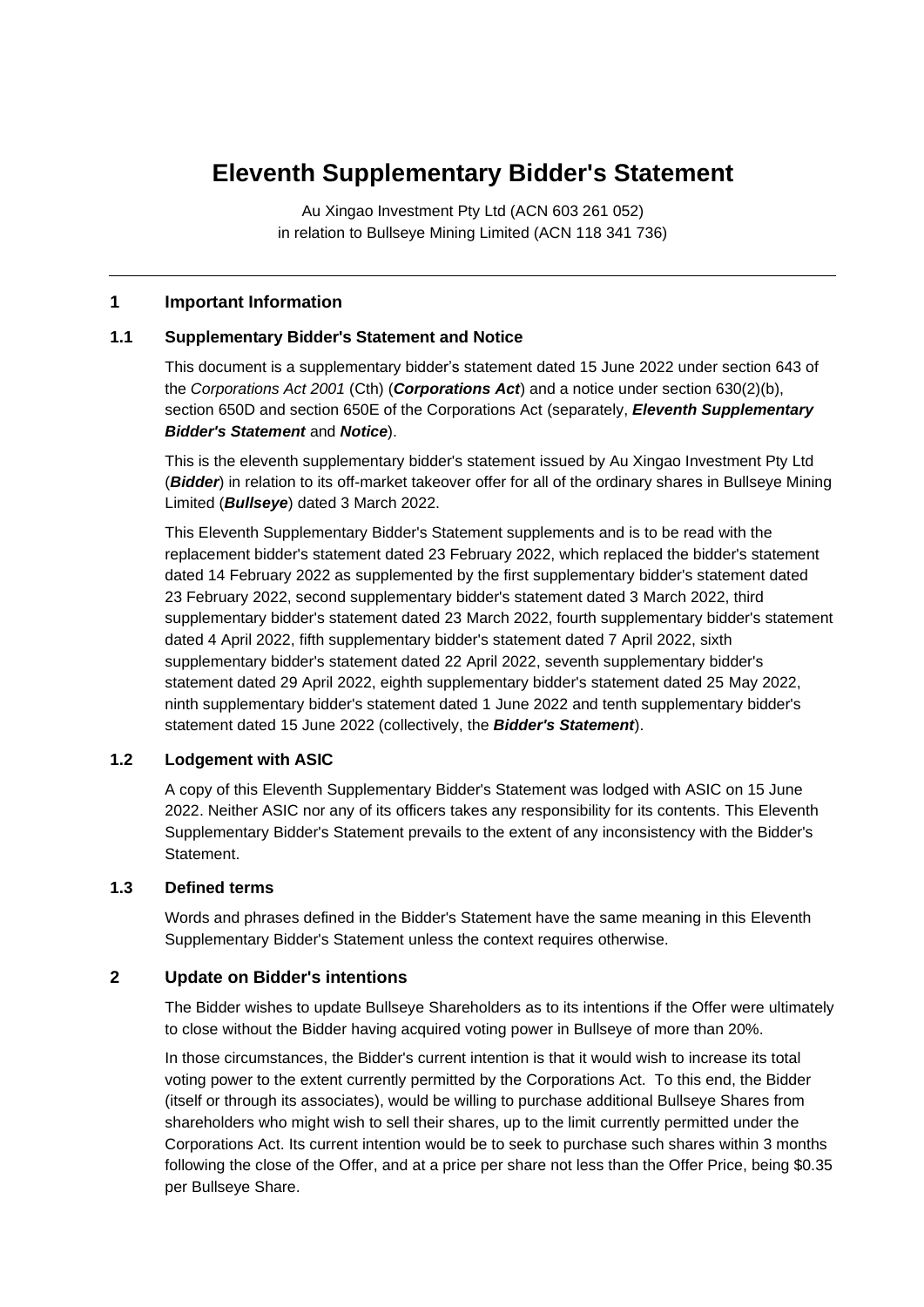# **3 Extension of Offer Period**

The Bidder hereby gives this notice under section 650D(1) of the Corporations Act that under section 650C(1) of the Corporations Act:

- (a) the Offer is varied by extending the period during which the Offer will remain open for acceptance until **5:00 pm (AWST) on 1 July 2022**, unless withdrawn or further extended; and
- (b) all references in the Bidder's Statement and Acceptance Form to '24 June 2022', or where '24 June 2022' is deemed to appear, are replaced with '1 July 2022' as the last day of the Offer Period.

## **4 Withdrawal rights**

As a result of the extension of the Offer Period (in combination with previous extensions of the Offer Period) made in accordance with this Notice and sections 650E and 650D(1)(a)(ii) of the Corporations Act, each Bullseye Shareholder who has validly accepted the Offer prior to the date of this Notice has the right to withdraw that acceptance in accordance with section 650E of the Corporations Act.

Accordingly the Bidder hereby gives notice under sections 650D(1)(a)(ii) and 650E of the Corporations Act that if you had validly accepted the Offer prior to the date you receive this Notice, you are entitled to withdraw that acceptance in accordance with section 650E of the Corporations Act as stated below.

If you wish to withdraw your acceptance of the Offer, you must give the Bidder written notice (*Withdrawal Notice*) of the withdrawal of your acceptance within one month beginning on the day after the day on which you receive this Notice (*Withdrawal Period*). Any purported withdrawal of your acceptance after the Withdrawal Period will not be effective.

Please ensure that any Withdrawal Notice sets out the full name of the relevant registered Bullseye Shareholder withdrawing its acceptance and the number of Bullseye Shares held by that Bullseye Shareholder.

Any Withdrawal Notice must be sent to the Bidder's representative Citadel-MAGNUS in writing by one of the following methods:

| By post to:    | By email to:            |
|----------------|-------------------------|
| Citadel-MAGNUS | mweir@citadelmagnus.com |

Level 9/190 St Georges Terrace

Perth WA 6000

If you are legally entitled to give a Withdrawal Notice and the Bidder receives a Withdrawal Notice from you within the Withdrawal Period, then the Bidder will return to you any documents that you sent to the Bidder with your Acceptance Form and any consideration paid to you in connection with your acceptance of the Offer in accordance with the Corporations Act.

**If you have already accepted the Offer and do not wish to withdraw your acceptance, you do not need to do anything.**

## **5 New date for giving notice of status of Defeating Conditions**

The Bidder hereby gives notice in accordance with section 630(2)(b) of the Corporations Act that:

(a) the new date for giving notice as to the status of the Defeating Conditions as required by section 630(3) of the Corporations Act is **22 June 2022** (subject to variations in accordance with the Corporations Act); and